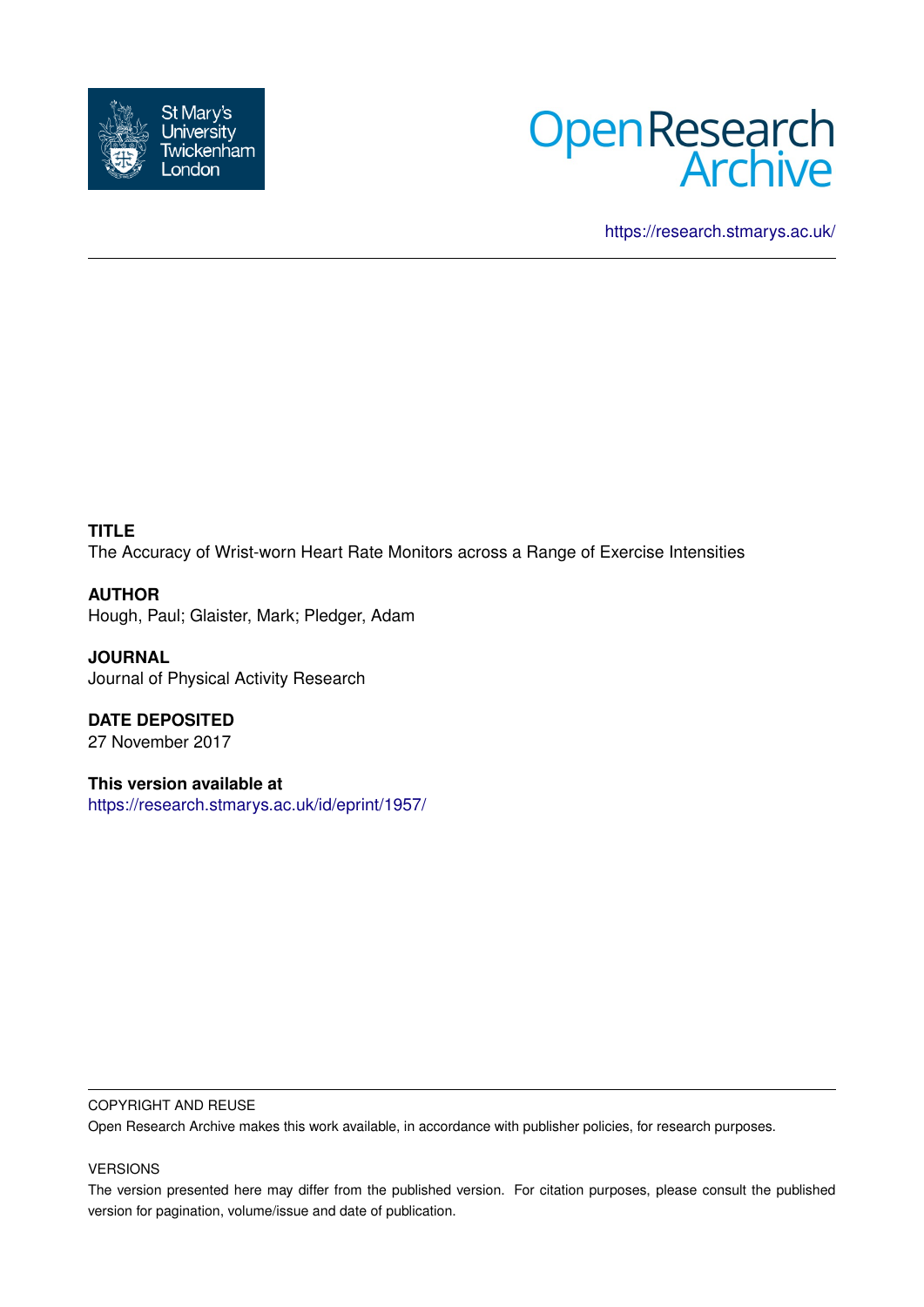

# **The Accuracy of Wrist-worn Heart Rate Monitors across a Range of Exercise Intensities**

**Paul Hough\* , Mark Glaister, Adam Pledger**

School of Sport, Health & Applied Science, St Mary's University, Twickenham, London, TW1 4SX, United Kingdom \*Corresponding author: Paul.hough@stmarys.ac.uk

**Abstract** Commercially available wrist-worn heart rate (HR) monitors have become increasingly popular. However, the accuracy of the devices across a range of exercise intensities is largely unknown. This study investigated the accuracy of four wrist-worn HR monitors (Apple Watch Series 1, Fitbit Charge, TomTom Touch, and Mio Fuse). Eighteen adults completed three trials on a cycle ergometer wearing a chest-worn HR monitor (Polar). Trial 1 established the HR-power output relationship, and resting and maximum HR. In trials 2 and 3, participants were fitted to an electrocardiogram (ECG) and completed a step test consisting of 5 x 3 minute stages at 40 - 80% of HR reserve (determined in trial 1) whilst wearing two wrist-worn HR monitors. Relative to ECG, there were no differences in HR between the devices during exercise ( $p = 0.239$ ), and no device  $\times$  exercise intensity interaction ( $p = 0.370$ ). There were no instances where ECG and Polar data differed by  $\geq 5$  b·min<sup>-1</sup>. Conversely, there were two instances (2.2%) with the Apple, four (4.4%) with the Mio, 10 (11.1%) with the TomTom, and 19 (21.1%) with the Fitbit. A chest-worn HR monitor offers greater accuracy compared to wrist-worn devices.

*Keywords: Heart-rate, accuracy, fitness, watch, technology*

**Cite This Article:** Paul Hough, Mark Glaister, and Adam Pledger, "The Accuracy of Wrist-worn Heart Rate Monitors across a Range of Exercise Intensities." *Journal of Physical Activity Research*, vol. 2, no. 2 (2017): 112-116. doi: 10.12691/jpar-2-2-8.

## **1. Introduction**

The measurement of heart rate (HR) is widely used to monitor the intensity of physical activity (PA), devise exercise programmes based on HR training zones [\[1,2\]](#page-4-0) and estimate cardiorespiratory fitness (CRF). [\[3\]](#page-4-1) Technological advances since the early 1980s have led to the development of commercially available HR monitors, which consist of a chest strap (transmitter) that communicates with a watch (receiver) via telemetry, providing a continuous reading of HR. [\[4\]](#page-4-2) These devices are reported to produce valid and reliable HR data when compared against an electrocardiogram (ECG) at rest and during various modes and intensities of exercise. [\[4,5,6\]](#page-4-2)

Although HR chest belt systems are highly accurate, wearing a belt across the chest can be inconvenient for some users and may cause minor discomfort if worn for extended periods. To address these issues, wrist-worn devices have recently been developed for commercial use. These devices have implemented photoplethysmography (PPG) techniques to measure HR without the need for a chest belt. PPG is a non-invasive method for the detection of HR using a probe, typically light emitting diodes, to shine directly onto the skin and detect changes in the blood volume to determine HR. The PPG technique is based on the principle that blood flow through the artery is inversely related to the amount of light refracted. [\[7\]](#page-4-3) Recent evidence suggests that the PPG method has acceptable validity in the measurement of HR during

walking and running activities. [\[8\]](#page-4-4) However, some studies [\[9,10\]](#page-5-0) have reported that wrist-worn devices become less accurate in measuring HR as exercise intensity increases, possibly due to increases in upper body movement during faster running speeds, rather than an error in the device per se. In contrast, Stahl and colleagues [\[8\]](#page-4-4) reported an increase in HR precision at raster running speeds, possibly due to an enhancement in blood perfusion.

Studies that have indicated a reduction in the accuracy of wrist-worn HR devices as exercise intensity increases have tested the devices using fixed, rather than relative, intensities of exercise. [\[8,9,10\]](#page-4-4) As exercise intensities for each participant were not prescribed relative to the level of CRF, this could influence the precision of the HR response due to participants performing exercise within different intensity domains. For example, running at a particular speed, could be within the moderate intensity domain for one individual; whereas the same speed could be vigorous, potentially non steady-state, exercise for an individual with a lower level of CRF.

Current evidence suggests that the accuracy of wrist-worn HR devices is dependent on the device used and the intensity of exercise. However, no study to date has tested the accuracy of devices using relative exercise intensities. Additionally, it is unclear if the accuracy of HR readings is decreased when exercise intensity increases. Therefore, the aim of this study was to determine the accuracy of four popular wrist-worn devices (Apple Watch Series 1, Fitbit Charge 2, Mio Fuse and TomTom Touch) in measuring HR during incremental cycling at fixed, relative exercise intensities.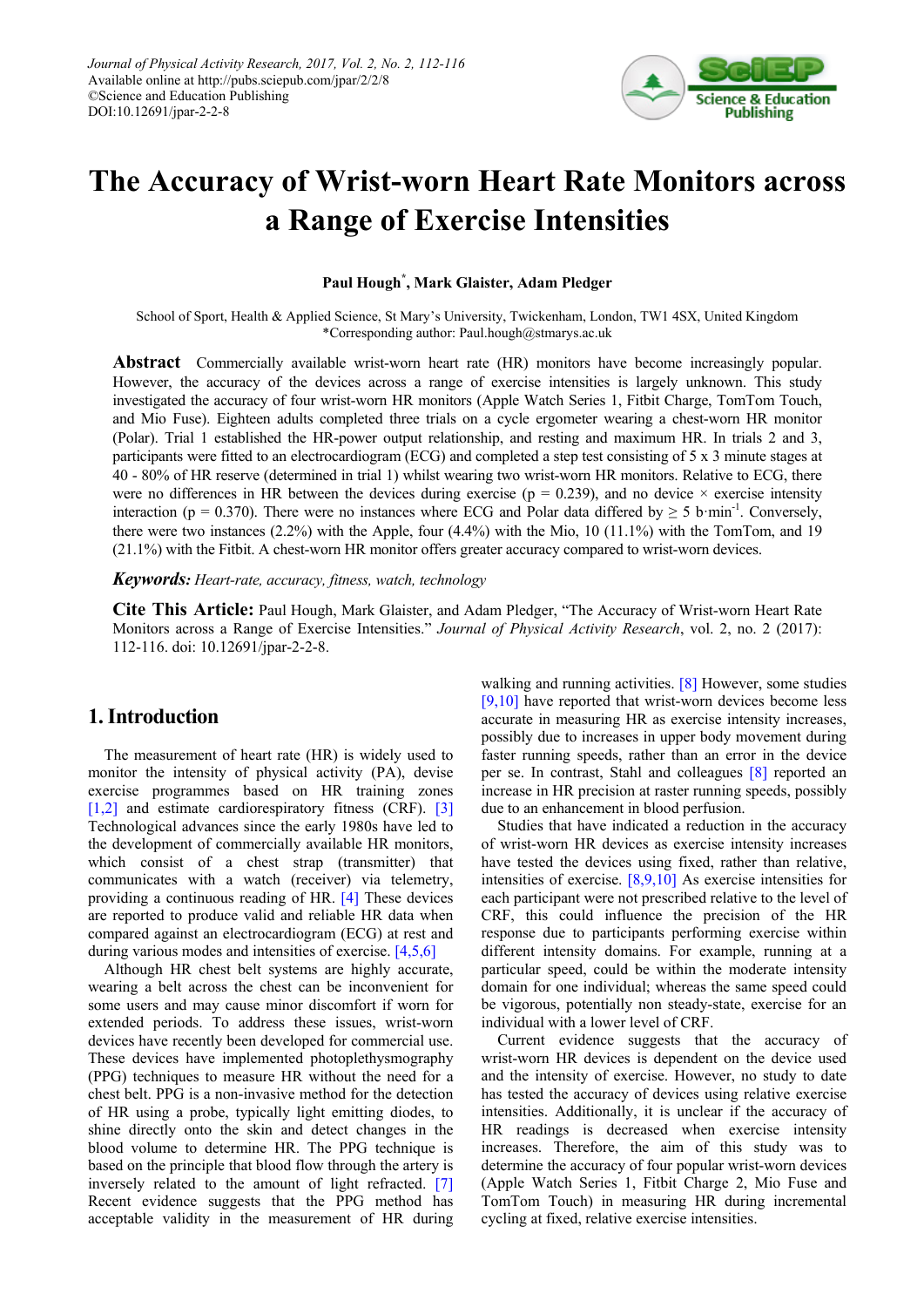# **2. Methods**

#### **2.1. Participants**

Eighteen healthy adults (16 males, 2 females) volunteered to participate in the study which was approved by St Mary's University's Ethics Committee. Mean  $\pm s$  for age, height, body mass, and body mass index were:  $30 \pm 8$  yrs,  $1.76 \pm 0.08$  m,  $75.3 \pm 12.8$  kg, and 24.1  $\pm$  2.8 kg·m<sup>-2</sup>, respectively. Exclusion criteria included: (1) current use of any medications that influence the cardiovascular system; (2) presence of any known cardiorespiratory, neurological, musculoskeletal, or metabolic diseases or abnormalities; (3) being unaccustomed to regular (at least 75 minutes per week) vigorous exercise. Participants completed a medical history form and provided written informed consent before commencing the experimental procedures.

#### **2.2. Experimental Design**

All participants made three visits to the laboratory for data collection. Trial 1 consisted of a baseline assessment to establish resting HR, the relationship between HR and power output, and maximum HR (HR<sub>max</sub>) for each participant. During trials 2 and 3, wrist-worn HR monitors were used alongside an electrocardiograph (ECG) system (Vyntus ECG, JAEGER, Würzburg, Germany) and chest-worn HR monitor (Polar S610i; Polar Electro Oy, Kempele, Finland). Participants were instructed not to eat or drink anything other than water in the three hours preceding each visit and to refrain from any strenuous PA and caffeine consumption for 24 hours before each visit.

#### **2.3. Baseline Assessment**

Upon arriving at the laboratory, each participant completed a medical history questionnaire and consent form. Height and body mass were measured, and a coded strap (Polar T31; Polar Electro Oy, Kempele, Finland) was fitted around the chest of each participant at the level of the xiphoid process. Following five minutes of seated, undisturbed rest, resting HR was recorded using the HR receiver. A validated prediction equation [\[11\]](#page-5-1) was used to calculate predicted HRmax and 85% HRR for use in the comparative trials.

The cycle ergometer (SRM, SRM International, Jülich, Germany) was adjusted for each participant at the start of the baseline assessment, with measurements noted for replication in subsequent trials. Participants then completed a submaximal step protocol consisting of six to nine 3-minute stages, with power output increasing by 20 W at the start of each stage. The starting power output was selected by the investigator based on the reported training status of each participant, to enable the completion of a minimum of five and a maximum of nine stages before 85% HRmax was achieved. All participants completed a minimum of five stages. Mean HR during the final 60 s of each stage was obtained using HR analysis software (Polar Precision Performance Software, Polar Electro, Oy, Finland). Following a five minute rest period, the

participant performed a maximal ramp protocol on the cycle ergometer. The initial power output of the ramp test was the final power of sub-maximal test minus 30%, and was increased by 5 W at 15 s intervals. The test was terminated when the participant reached volitional exhaustion or cadence fell below 70 rpm. The  $HR_{max}$ achieved during the test was obtained using the HR analysis software.

#### **2.4. Comparative Trials**

During trials 2 and 3, each participant was fitted with two of the four wrist-worn devices (one on each wrist) using a randomised and counterbalanced method. The devices tested were the Apple Watch Series One (Apple Inc., California, United States), Fitbit Charge HR (Fitbit Inc., San Francisco, United States), TomTom Touch (TomTom International B.V., Amsterdam, The Netherlands), and Mio Fuse (Mio Global, Canada). The wrist-worn devices were fitted according to the instructions of each manufacturer. Prior to ECG electrode placement, the skin was prepared with an alcohol preparation pad and, where applicable, shaved with a disposable razor. Five silver-chloride electrodes (Ambu Ltd., Cambridgeshire, UK) where then placed on the anterior torso in a standard five-lead configuration and connected to the ECG system. Each participant then performed a submaximal, step protocol on the cycle ergometer, which consisted of five, 3-minute stages at 40, 50, 60, 70, and 80% HRR (determined using linear regression from the submaximal HR responses in Trial 1). For consistency, and given that some of the wrist-worn devices did not have a facility to record HR continuously, HR data were recorded manually 10 s from the end of each stage. At the end of the final stage the participant rested passively on the cycle ergometer and recovery HR was recorded after 2 minutes.

#### **2.5. Statistical Analyses**

Data were analysed using the Statistical Package for the Social Sciences (IBM SPSS Statistics; Armonk, New York, USA). Measures of central tendency and spread are presented as means  $\pm$  standard deviation. Relationships between ECG measures of HR and those of each of the alternative devices were determined using Pearson correlation coefficients with associated 95% confidence limits. The effects of exercise intensity on HR responses across the various HR devices were evaluated using a twoway (device  $\times$  exercise intensity) analysis of variance (ANOVA), with differences in HR between each device and the ECG response as the dependent variable. Differences in recovery HR between ECG and the various devices were evaluated using a one-way ANOVA, with differences in HR relative to ECG again used as the dependent variable. In line with previous research [\[5\]](#page-4-5) comparing HR responses between ECG and a traditional HR monitor (Polar RS400; Polar Electro Oy, Kempele, Finland) differences in HR between ECG and the various devices  $\geq$  5 b·min<sup>-1</sup> were considered to be outside of the normal range of variability. α was set at 0.05 for all analyses.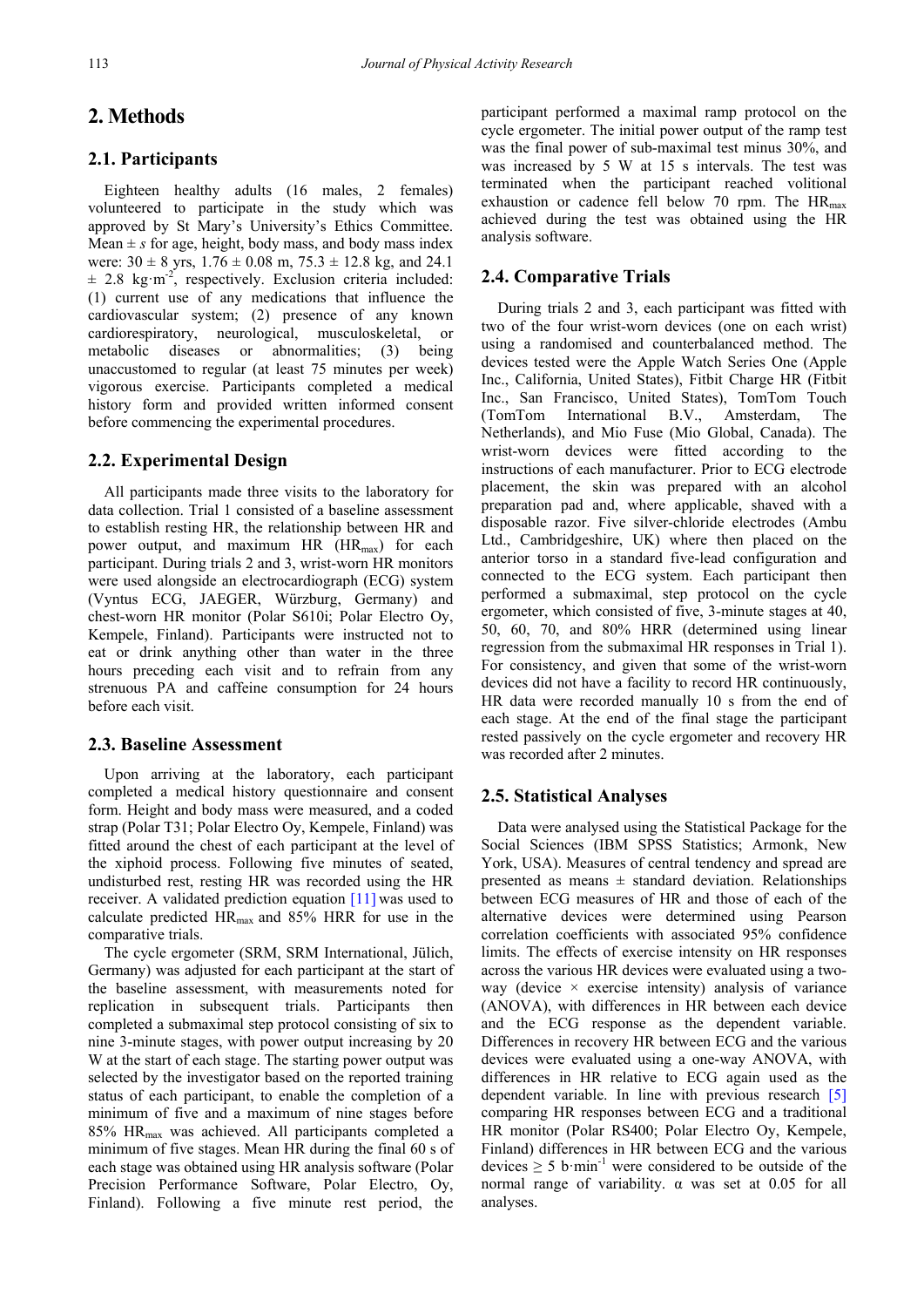# **3. Results**

#### **3.1. Heart Rates during Exercise**

There were no instances, across any of the exercise intensities, where ECG and Polar data differed by  $\geq$  5  $b \cdot min^{-1}$ . In contrast there were two instances  $(2.2\%)$  with the Apple, four  $(4.4\%)$  with the Mio Fuse, 19  $(21.1\%)$ with the Fitbit, and 10 (11.1%) with the TomTom. As such, 18 participants achieved a full data-set of HR responses that were  $\leq 5$  b·min<sup>-1</sup> of the ECG responses for the Polar, 16 for the Apple, 14 for the Mio Fuse, 10 for the Fitbit, and 12 for the TomTom. Only four participants achieved a full data set from all devices without any discrepancies  $\geq 5$  b·min<sup>-1</sup> relative to ECG. Heart rate responses during exercise determined from all devices are presented in [Table 1,](#page-3-0) with corresponding correlation coefficients between ECG and each device presented in [Table 2.](#page-3-1) Relative to ECG, there were no significant differences in HR responses between the devices during

exercise ( $F = 1.499$ ;  $p = 0.239$ ), and there was no device  $\times$ exercise intensity interaction effect  $(F = 1.027; p = 0.370)$ . There was, however, an effect of exercise intensity on HR responses relative to ECG ( $F = 3.637$ ;  $p = 0.032$ ), but *post hoc* tests were unable to identify where those differences were.

#### **3.2. Heart Rates during Recovery**

Heart rate responses at the end of the 2-minute recovery period from all devices are presented in [Table 3,](#page-3-2) along with correlation coefficients between ECG and each device. There were no instances, at the end of the recovery period, where ECG and Polar data differed by  $\geq 5$  b·min<sup>-1</sup>. In contrast, there were five instances (27.8%) with the Apple, two (11.1%) with the Mio, two (11.1%) with the Fitbit, and three (16.7%) with the TomTom. Relative to ECG there were no significant differences between the devices in HR at the end of the recovery period ( $F = 2.847$ ;  $p = 0.068$ ).

**Table 1. Heart rates across a range of exercise intensities as determined by electrocardiogram (2 trials) and several other devices. Intensities are based on percentages of heart rate reserve. Values are means ± standard deviation**

<span id="page-3-0"></span>

| Device                         | 40% HRR          | <i>50% HRR</i>   | 60% HRR        | 70% HRR          | 80% HRR        |
|--------------------------------|------------------|------------------|----------------|------------------|----------------|
| $ECG1(b·min-1)$                | $111 \pm 12$     | $123 \pm 16$     | $134 \pm 16$   | $146 \pm 16$     | $156 \pm 18$   |
| Polar $(b·min^{-1})^*$         | $111 \pm 12$     | $123 \pm 16$     | $135 \pm 16$   | $146 \pm 16$     | $157 \pm 18$   |
| Apple $(b·min-1)$ <sup>*</sup> | $111 \pm 13$     | $123 \pm 16^1$   | $134 \pm 14^1$ | $146 \pm 16$     | $157 \pm 17$   |
| Mio Fuse $(b·min^{-1})^*$      | $111 \pm 13^2$   | $122 \pm 16^1$   | $134 \pm 16^1$ | $146 \pm 16$     | $156 \pm 18$   |
| $ECG$ 2 (b·min <sup>-1</sup> ) | $111 \pm 11$     | $122 \pm 14$     | $134 \pm 16$   | $146 \pm 15$     | $158 \pm 16$   |
| Fithit $(b·min^{-1})\uparrow$  | $106 \pm 17^6$   | $114 \pm 19^{6}$ | $132 \pm 20^3$ | $144 \pm 18^{2}$ | $158 \pm 15^2$ |
| $TomTom(b·min-1)$ †            | $109 \pm 12^{4}$ | $118 \pm 17^{3}$ | $135 \pm 16^1$ | $146 \pm 15^2$   | $157 \pm 15$   |

Note: HRR = heart rate reserve; ECG = electrocardiogram; \* measured at same time as ECG 1; † measured at same time as ECG 2. Superscripted numbers indicate the number of instances where responses differed by  $\geq$  5 b·min<sup>-1</sup> relative to ECG.

**Table 2. Correlation coefficients between heart rate responses measured by electrocardiogram versus several other devices across a range of exercises intensities based on percentages of heart rate reserve. Unless otherwise indicated, values are based on a sample size of 18 and include all data**

<span id="page-3-1"></span>

|               |                          |                           | ECG                      |                          |                         |
|---------------|--------------------------|---------------------------|--------------------------|--------------------------|-------------------------|
| Device        | $40\%$ HRR               | 50% HRR                   | 60% HRR                  | 70% HRR                  | 80% HRR                 |
| Polar         | $0.998$ [0.995 - 0.999]  | $1.000$ $[1.000 - 1.000]$ | $0.999$ [0.997 - 1.000]  | $0.999$ [0.997 - 1.000]  | $0.999$ [0.997 - 1.000] |
| Apple         | $0.995$ [0.986 - 0.998]  | $0.984$ [0.957 - 0.994]   | $0.958$ [0.889 - 0.985]  | $0.995$ [0.986 - 0.998]  | $0.995$ [0.986 - 0.998] |
| Mio           | $0.973$ [0.927 - 0.990]  | $0.954$ [0.878 - 0.983]   | $0.993$ [0.981 - 0.997]  | $0.997$ [0.992 - 0.999]  | $0.999$ [0.997 - 1.000] |
| Fitbit        | $0.895$ [0.735 - 0.961]  | $0.620$ [0.216 - 0.843]   | $0.931$ [0.821 - 0.974]  | $0.904$ [0.756 - 0.964]  | $0.987$ [0.965 - 0.995] |
| <b>TomTom</b> | $0.963$ [0.898 - 0.987]* | $0.712$ [0.352 - 0.889]*  | $0.997$ [0.991 - 0.999]* | $0.990$ [0.972 - 0.996]* | $0.997$ [0.992 - 0.999] |

**Note**: ECG = electrocardiogram; HRR = heart rate reserve;  $* n = 17$  (no data received from the device for one participant over the first four exercise intensities). Values in square brackets represent 95% confidence limits.

**Table 3. Heart rates after 2 minutes of recovery from a step incremental test as determined by electrocardiogram (2 trials) and several other devices, along with corresponding correlation coefficients between EGC and those same devices. Heart rate values are means ± standard deviation.** *n* **= 18 for all measures**

<span id="page-3-2"></span>

|                         | ECG 1                    | Polar*                     | Apple*                     | Mio Fuse*                  | ECG <sub>2</sub> | Fitbit†                    | TomTom†                    |
|-------------------------|--------------------------|----------------------------|----------------------------|----------------------------|------------------|----------------------------|----------------------------|
| Heart rate $(b·min-1)$  | $100 \pm 20$             | $100 \pm 20$               | $103 \pm 20$               | $100 \pm 20$               | $100 \pm 18$     | $101 \pm 18$               | $99 \pm 19$                |
| Correlation coefficient | $\overline{\phantom{a}}$ | 0.998<br>$[0.995 - 0.999]$ | 0.960<br>$[0.894 - 0.985]$ | 0.953<br>$[0.876 - 0.983]$ |                  | 0.990<br>$[0.973 - 0.996]$ | 0.938<br>$[0.838 - 0.977]$ |

Note: ECG = electrocardiogram; \* heart rate measured at same time as ECG 1; † heart rate measured at same time as ECG 2. Values in square brackets represent 95% confidence limits.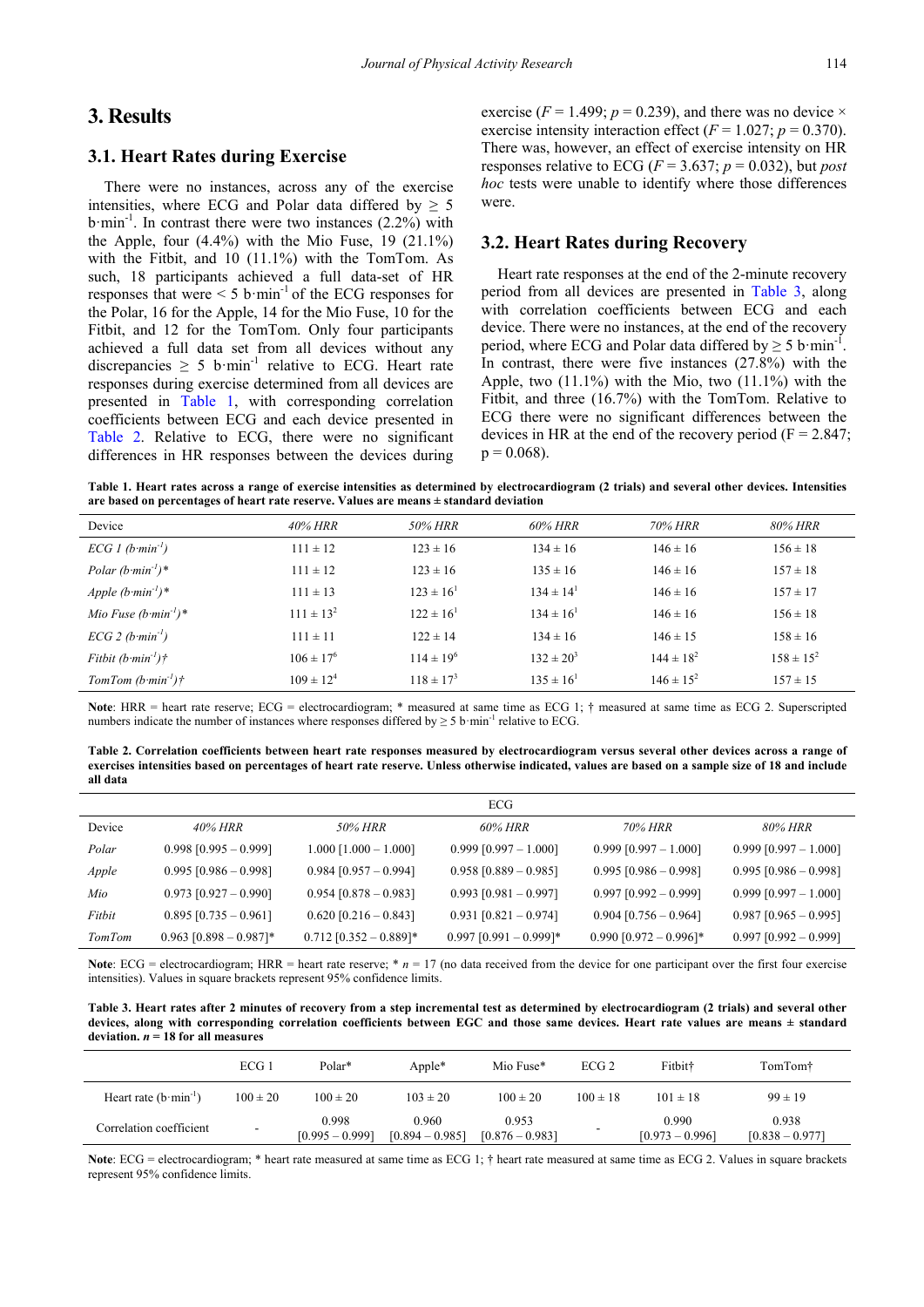### **4. Discussion**

The aim of this study was to investigate the accuracy of four commercially available wrist-worn HR monitors. The results indicate that none of the wrist-worn HR monitors demonstrated the same level of accuracy as an ECG or chest-worn HR monitor. Therefore, in accordance with previous studies, a chest-worn HR device offers the best accuracy for the measurement of HR during exercise and recovery. [\[5,6,12\]](#page-4-5) Although, relative to ECG, there were no significant differences in HR responses between any of the devices during exercise, the number of instances where the wrist-worn devices differed by  $\geq 5$  b·min<sup>-1</sup> from ECG measurements raises some concerns over their level of precision. Overall, the Apple and Mio Fuse devices offered the greatest level of accuracy across the five exercise intensities (se[e Table 2\)](#page-3-1).

Previous wrist-worn HR monitor studies have suggested either an improvement  $[8]$ , or a reduction  $[9,10]$ in precision as exercise intensity increases; the former attributed to increases in blood perfusion, and the latter to increased hand/wrist movement at faster running speeds. The present study is the first to investigate the precision of wrist-worn HR monitors during incremental exercise at various relative, rather than fixed, exercise intensities. Moreover, the use of cycling as the mode of exercise controlled for the risk of upper body movement influencing the measurements. Although, relative to ECG, there was a significant effect of exercise intensity on HR responses during exercise, that effect appears to be mostly attributable to a preponderance of errors (differences from  $\text{ECG} \geq 5$  b·min<sup>-1</sup>) with the Fitbit and TomTom devices at the lower exercise intensities (see [Table 1](#page-3-0)  $\&$  [Table 2\)](#page-3-1). A reduction in the number of errors at the higher exercise intensities supports the possibility that device precision improves as blood perfusion increases. However, the fact that post hoc tests were unable to find significant differences between devices at each intensity, coupled with the absence of similar error responses with the Apple and Mio Fuse devices suggests that any such effect may be device-specific.

Despite strong correlations with criterion measurements and the absence of statistically significant differences, the failure of the wrist-worn devices to consistently produce accurate HR readings is consistent with reports on similar devices [\[8,9,10\].](#page-4-4) Previous research has attributed inconsistencies in HR readings, in part, to artefacts from excessive hand/wrist movement during running [\[6,9\].](#page-4-6) However, the present study used cycling based exercise to avoid hand/wrist movements throughout the protocol, yet there were still several instances where HR values from the wrist-worn devices differed from ECG by  $\geq 5$  b·min<sup>-1</sup>. While it is not possible to determine whether the responses would have resulted in more errors if running had been chosen as the mode of exercise, research into the effects of exercise mode on the precision of wrist-worn devices is certainly warranted.

Recovery HR is often measured during athletic training programmes [\[13\],](#page-5-2) sometimes as a means of determining recovery duration during interval training [\[14\].](#page-5-3) Recovery HR is also measured in clinical practice as a prognostic marker [\[15,16\].](#page-5-4) Therefore, it is important that wrist-worn

devices are sensitive to a rapid flux in HR. In the present study, the failure of the wrist-worn devices to consistently produce accurate HR readings in recovery, despite, as during exercise, strong correlations with ECG readings and the absence of significant differences, raises some concerns. Indeed, the frequency of errors in HR from the wrist-worn devices at the end of the recovery period provides credence to the hypothesis that the precision of wrist-worn devices may be influenced by blood perfusion.

## **5. Conclusions**

Heart rate is commonly used to monitor and prescribe cardiovascular-based exercise for athletic [\[2\]](#page-4-7) and clinical populations [\[17\]](#page-5-5) and is also used to estimate CRF [\[3\].](#page-4-1) The results of the present study indicate that wrist-worn HR monitors offer an acceptable level of accuracy in measuring HR during cardiovascular exercise. However, it is recommended that a chest-worn HR monitor is used when accuracy is paramount across a range of exercise intensities. The present study indicated instances of random error in HR readings with wrist-worn devices which, in part, might be due to individual factors, such as blood perfusion. Therefore, individuals wishing to purchase a wrist-worn HR device should, ideally, compare the device with a chest-worn HR monitor to determine if the device offers acceptable precision during the PA/exercise that will routinely be performed. If a comparison between devices is not feasible then, based on the results of this study, the Apple Watch and Mio Fuse devices appear to provide the most valid measures of HR during cycling; with the latter providing the best all-round response.

## **References**

- <span id="page-4-0"></span>[1] American College of Sports Medicine. American College of Sports Medicine position stand. Quantity and quality of exercise for developing and maintaining cardiorespiratory, musculoskeletal, and neuromotor fitness in apparently healthy adults: guidance for prescribing exercise, *Medicine & Science in Sports & Exercise,* 43. 1334-1359. 2011.
- <span id="page-4-7"></span>[2] Mann, T., Lamberts R.P. and Lambert M.I. Methods of prescribing relative exercise intensity: physiological and practical considerations, *Sports Medicine,* 43. 613-625. 2013.
- <span id="page-4-1"></span>[3] Sykes K. and Roberts, A. The Chester step test-a simple yet effective tool for the prediction of aerobic capacity. *Physiotherapy,*  90. 183-188. 2004.
- <span id="page-4-2"></span>[4] Kinnunen, H and Heikkilä, I. The timing accuracy of the Polar Vantage NV heart rate monitor, *Journal of Sports Science*, 16. S107-S110. 1998.
- <span id="page-4-5"></span>[5] Engström, E., Ottosson, E., Wohlfart, B., Grundström, N. and Wisén, A. Comparison of heart rate measured by Polar RS400 and ECG, validity and repeatability. *Advances in Physiotherapy.* 14. 115-22. *2012.*
- <span id="page-4-6"></span>[6] Terbizan, D.J., Dolezal, B.A. and Albano, C. Validity of seven commercially available heart rate monitors. *Measurement in Physical Education & Exercise Science,* 6. 243-247. 2002.
- <span id="page-4-3"></span>[7] Spierer, D.K., Rosen, Z., Litman, L.L. and Fujii, K. Validation of photoplethysmography as a method to detect heart rate during rest and exercise. *Journal of Medical Engineering & Technology,* 39. 264-271*.* 2015.
- <span id="page-4-4"></span>[8] Stahl, S.E., An, H.S., Dinkel, D.M., Noble, J.M. and Lee JM. How accurate are the wrist-based heart rate monitors during walking and running activities? Are they accurate enough? *BMJ Open Sport & exercise Medicine,* 2:e000106. *2016.*